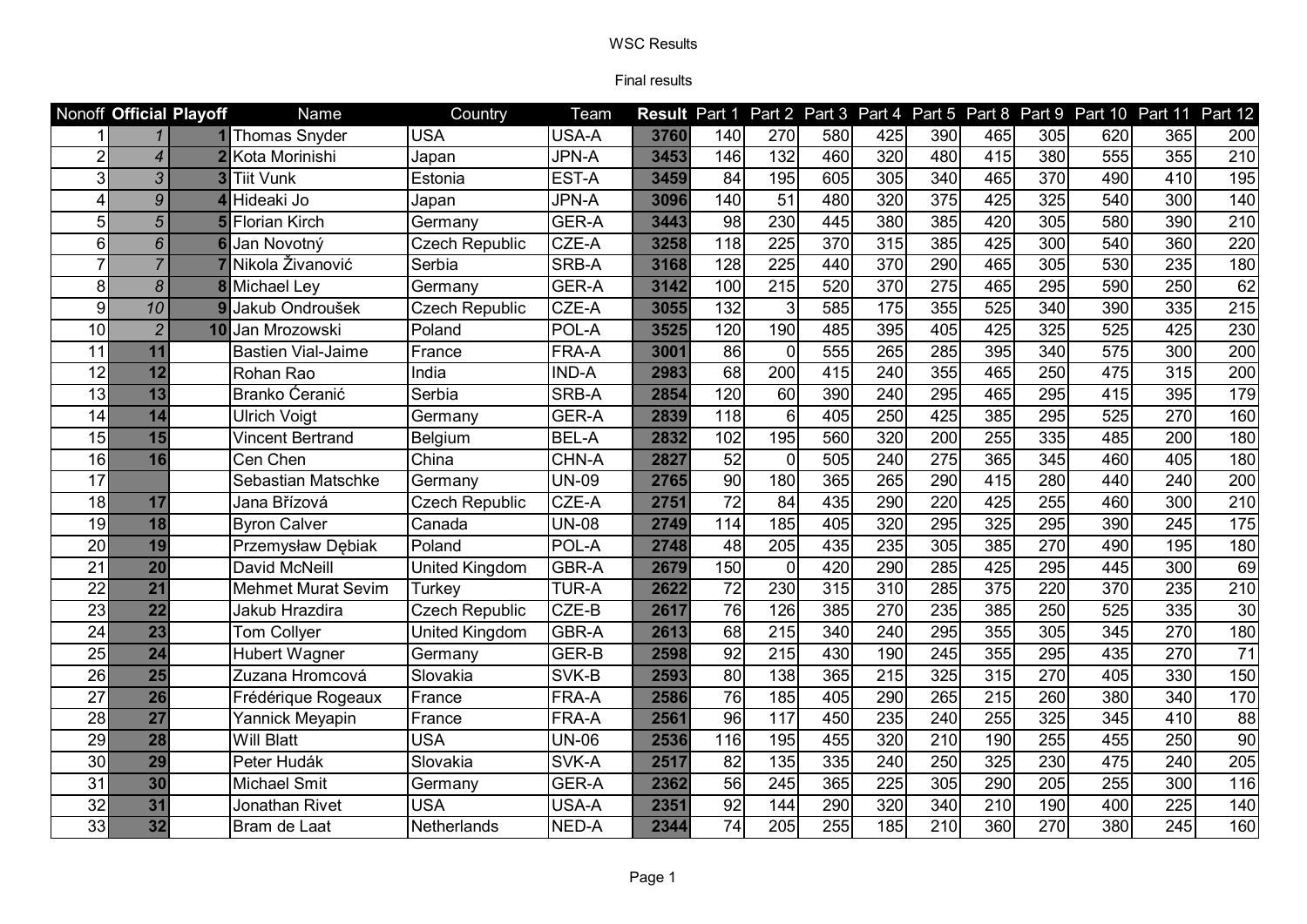|                 | Nonoff Official Playoff | Name                 | Country               | Team         |      |                 |                  |                  |                  |                  |                  |                  | Result Part 1 Part 2 Part 3 Part 4 Part 5 Part 8 Part 9 Part 10 | Part 11          | Part 12          |
|-----------------|-------------------------|----------------------|-----------------------|--------------|------|-----------------|------------------|------------------|------------------|------------------|------------------|------------------|-----------------------------------------------------------------|------------------|------------------|
| 34              | 33                      | Ondřej Suchý         | <b>Czech Republic</b> | CZE-B        | 2284 | 52              | 33               | 405              | 185              | 290              | 285              | 280              | 380                                                             | 355              | 19               |
| $\overline{35}$ | $\overline{34}$         | Sylvain Caudmont     | France                | FRA-A        | 2257 | 86              | 147              | 370              | 185              | 220              | 365              | 275              | 335                                                             | 265              | $\overline{9}$   |
| 36              | 35                      | Jason Zuffranieri    | <b>USA</b>            | USA-A        | 2236 | 136             | $\mathbf 0$      | 410              | 135              | 315              | 215              | 270              | 400                                                             | 190              | 165              |
| 37              | 36                      | Minfang Lin          | China                 | CHN-A        | 2212 | 60              | $\mathbf 0$      | 450              | 175              | 330              | 255              | 270              | 285                                                             | 355              | 32               |
| 38              |                         | Jana Tylová          | <b>Czech Republic</b> | CZE-B        | 2190 | $\overline{60}$ | $\overline{90}$  | 265              | 190              | 215              | 250              | 235              | 475                                                             | 230              | 180              |
| 39              | 37                      | Matúš Demiger        | Slovakia              | SVK-B        | 2188 | $\overline{78}$ | 185              | 375              | 255              | 130              | 180              | $\overline{225}$ | 495                                                             | 255              | $\overline{10}$  |
| 40              | 38                      | Štefan Gašpár        | Slovakia              | SVK-A        | 2182 | 116             | 120              | 345              | 265              | 205              | 285              | 180              | 390                                                             | 240              | 36               |
| 41              | 39                      | Stefan Leopoldseder  | Austria               | <b>UN-01</b> | 2174 | 66              | 123              | 375              | 185              | 215              | 315              | 245              | 320                                                             | 300              | 30               |
| 42              | 40                      | Klára Vytisková      | <b>Czech Republic</b> | CZE-A        | 2167 | 92              | $\mathbf 0$      | 475              | 140              | 200              | 295              | 300              | 245                                                             | 245              | 175              |
| 43              | 41                      | Karin Griffioen      | Netherlands           | NED-A        | 2164 | 84              | 120              | 365              | 185              | 220              | 300              | 195              | 335                                                             | 200              | 160              |
| 44              | 42                      | Jaakko Kangasharju   | Finland               | FIN-A        | 2163 | $\overline{68}$ | 200              | 345              | 200              | 225              | $\overline{345}$ | 205              | 290                                                             | 125              | 160              |
| 45              | 43                      | Frédéric Stalder     | Switzerland           | SUI-A        | 2159 | $\overline{60}$ | 114              | 450              | 145              | 170              | 150              | 305              | 455                                                             | 165              | 145              |
| 46              | 44                      | Sumit Bothra         | India                 | <b>IND-A</b> | 2154 | 104             | 45               | 415              | $\overline{125}$ | 225              | 365              | 240              | 345                                                             | 290              | $\overline{0}$   |
| 47              | 45                      | <b>Wilbert Zwart</b> | Netherlands           | NED-A        | 2143 | 142             | $\Omega$         | 395              | 85               | 135              | 325              | 270              | 355                                                             | 410              | $\overline{26}$  |
| 48              | 46                      | Rick Uppelschoten    | Netherlands           | NED-A        | 2116 | 66              | $\overline{210}$ | 305              | 265              | 220              | 355              | 185              | 300                                                             | 185              | $\overline{25}$  |
| 49              | 47                      | <b>Olivier Rubio</b> | France                | FRA-B        | 2114 | 84              | 215              | 330              | 185              | 265              | 250              | 145              | 395                                                             | 95               | 150              |
| 50              | 48                      | Goran Vodopija       | Croatia               | CRO-A        | 2098 | 128             | 75               | 355              | 270              | 130              | $\overline{275}$ | 170              | 340                                                             | 160              | 195              |
| $\overline{51}$ | 49                      | Manuela Hawel        | Austria               | <b>UN-01</b> | 2073 | $\overline{96}$ | 138              | 340              | 185              | 200              | 280              | 245              | 330                                                             | $\overline{245}$ | 14               |
| 52              | 50                      | Salih Alan           | Turkey                | <b>TUR-A</b> | 2014 | 112             | $\Omega$         | 335              | 135              | 260              | 150              | 295              | 340                                                             | 345              | 42               |
| 53              | 51                      | Sarah Ratcliffe      | Australia             | AUS-A        | 1987 | 102             | 180              | 370              | 175              | 90               | 185              | 270              | 230                                                             | 195              | 190              |
| 54              | $\overline{52}$         | Riad Khanmagomedov   | Russia                | <b>UN-02</b> | 1973 | 52              | 111              | 270              | 185              | 265              | 320              | 190              | 290                                                             | 140              | 150              |
| $\overline{55}$ | 53                      | Wei-Hwa Huang        | USA                   | USA-A        | 1971 | 114             | 42               | $\overline{265}$ | 240              | 80               | 335              | 225              | 335                                                             | 175              | 160              |
| 56              | 54                      | Tejal Phatak         | India                 | <b>IND-A</b> | 1966 | 130             | $\mathbf 0$      | 330              | 255              | 160              | 325              | 205              | $\overline{315}$                                                | 190              | 56               |
| $\overline{57}$ | $\overline{55}$         | Chao Li              | China                 | $UN-04$      | 1960 | 102             | 78               | 385              | 100              | 235              | 315              | $\overline{215}$ | 240                                                             | 110              | 180              |
| 58              | 56                      | <b>Annick Weyzig</b> | Netherlands           | <b>UN-03</b> | 1929 | 72              | 102              | 235              | 135              | 195              | 255              | 240              | 270                                                             | 265              | 160              |
| 59              | 57                      | Denis Auroux         | France                | FRA-B        | 1923 | 116             | 190              | 190              | 185              | 225              | 250              | 160              | 355                                                             | 160              | 92               |
| 60              | 58                      | Ivana Štiptová       | Slovakia              | SVK-A        | 1943 | 88              | 18               | 385              | 235              | 175              | 255              | $\overline{225}$ | 290                                                             | $\overline{245}$ | $\overline{27}$  |
| 61              | 59                      | Zrinka Kokot         | Croatia               | CRO-A        | 1874 | $\overline{54}$ | 200              | 205              | 185              | $\overline{215}$ | 180              | 195              | 325                                                             | 140              | 175              |
| 62              | 60                      | <b>Paweł Rachel</b>  | Poland                | POL-A        | 1868 | 90              | 108              | $\overline{210}$ | 185              | 245              | 250              | 140              | 305                                                             | 190              | $\overline{145}$ |
| 63              | 61                      | Zoran Tanasić        | Serbia                | SRB-A        | 1851 | 76              | $\Omega$         | 255              | 125              | 180              | 355              | 190              | 380                                                             | 175              | 115              |
| 64              | 62                      | Yuka Jo              | Japan                 | JPN-A        | 1847 | 84              | 75               | 315              | 185              | 200              | 185              | 215              | 305                                                             | 185              | 98               |
| 65              | 63                      | Taner Karabulut      | Turkey                | <b>TUR-A</b> | 1828 | 62              | 102              | 360              | 135              | 170              | $\overline{275}$ | 185              | $\overline{375}$                                                | 155              | $\boldsymbol{9}$ |
| 66              | 64                      | Serkan Yürekli       | Turkey                | <b>TUR-A</b> | 1821 | $\overline{94}$ | $\Omega$         | 295              | 140              | 180              | 240              | 225              | 420                                                             | 115              | $\overline{112}$ |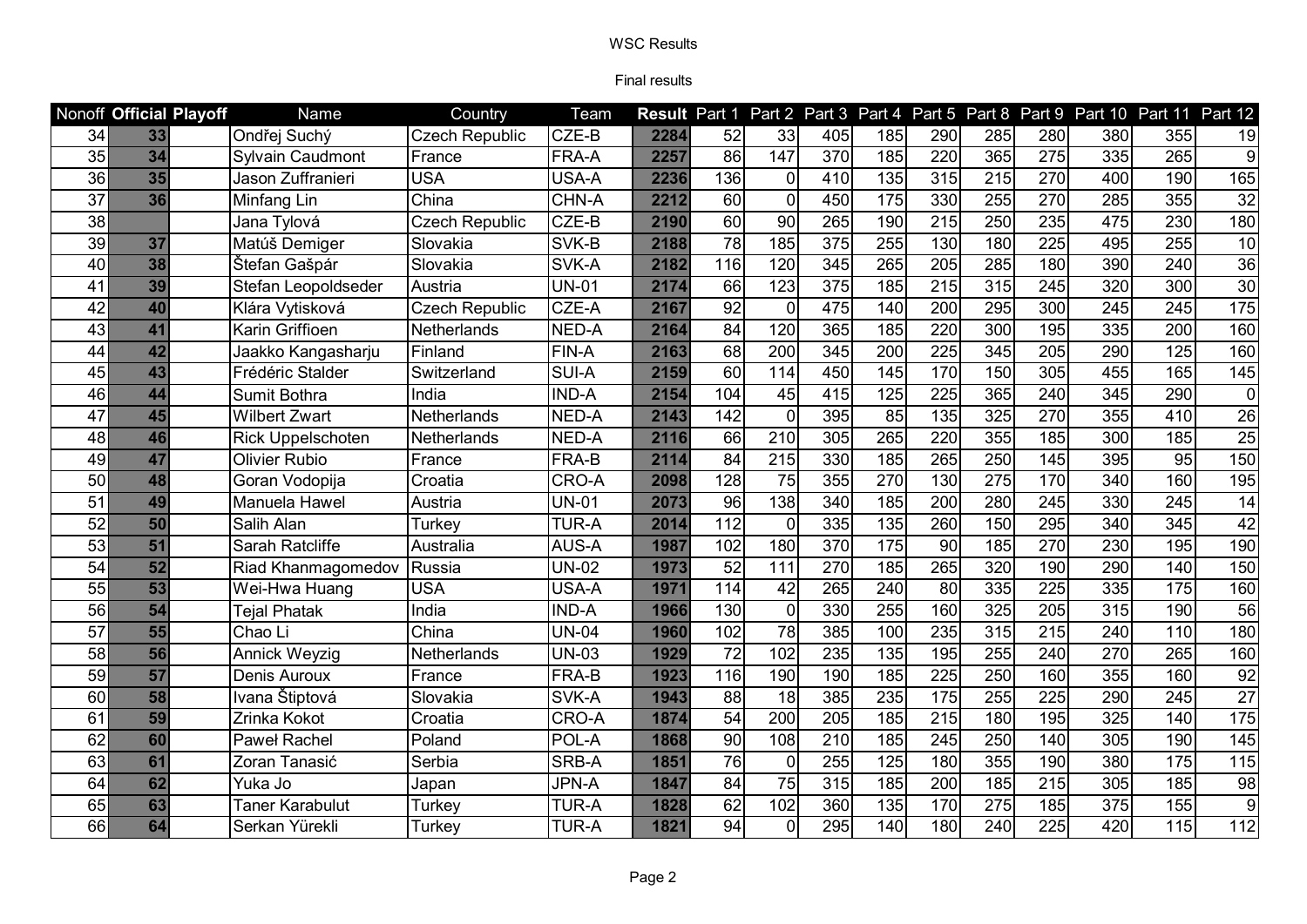|                 | Nonoff Official Playoff | Name                       | Country                 | Team         |      |                 |                 |                  |                  |                  |                  |     |     | Result Part 1 Part 2 Part 3 Part 4 Part 5 Part 8 Part 9 Part 10 Part 11 Part 12 |                 |
|-----------------|-------------------------|----------------------------|-------------------------|--------------|------|-----------------|-----------------|------------------|------------------|------------------|------------------|-----|-----|---------------------------------------------------------------------------------|-----------------|
| 67              | 65                      | Joëlle Rasneur             | Belgium                 | <b>BEL-A</b> | 1818 | 82              | $\Omega$        | 365              | 125              | 265              | 290              | 205 | 235 | 145                                                                             | 106             |
| 68              | 66                      | Kerstin Wöge               | Germany                 | GER-B        | 1810 | $\overline{76}$ | $\mathbf{0}$    | $\overline{375}$ | 150              | 130              | 245              | 265 | 305 | 230                                                                             | 34              |
| 69              |                         | Jiří Hrdina                | <b>Czech Republic</b>   | CZE-B        | 1809 | $\overline{48}$ | $\overline{18}$ | $\overline{275}$ | 165              | 265              | 345              | 200 | 305 | 115                                                                             | $\overline{73}$ |
| 70              | 67                      | Stefano Forcolin           | Italy                   | <b>ITA-A</b> | 1789 | 100             | 129             | 210              | 240              | 150              | 245              | 160 | 230 | 145                                                                             | 180             |
| $\overline{71}$ | 68                      | Pavel Jaselský             | Slovakia                | SVK-A        | 1788 | 122             | 33              | 430              | 165              | 155              | 110              | 280 | 250 | 220                                                                             | $\overline{23}$ |
| $\overline{72}$ | 69                      | Agnieszka Buczma           | Poland                  | POL-A        | 1781 | 56              | $\mathbf 0$     | 330              | 185              | 255              | 260              | 185 | 295 | 95                                                                              | 120             |
| $\overline{73}$ |                         | Aline Koch                 | France                  | FRA-B        | 1739 | 66              | 63              | 220              | 235              | 80               | $\overline{215}$ | 220 | 330 | 160                                                                             | 150             |
| $\overline{74}$ | 70                      | Kuo-an Li                  | Chinese Taipei          | <b>UN-11</b> | 1736 | 60              | 48              | 405              | 185              | 170              | 120              | 255 | 155 | 300                                                                             | $\overline{38}$ |
| $\overline{75}$ |                         | <b>Isabelle Gall</b>       | Germany                 | GER-B        | 1731 | $\overline{80}$ | $\overline{21}$ | 260              | $\overline{205}$ | 170              | 190              | 215 | 220 | 230                                                                             | 140             |
| 76              | 71                      | Prasanna Seshadri          | India                   | <b>IND-A</b> | 1725 | 52              | 120             | 270              | 110              | 160              | 285              | 195 | 275 | 235                                                                             | $\overline{23}$ |
| 77              | $\overline{72}$         | Deyan Razsadov             | <b>Bulgaria</b>         | <b>UN-02</b> | 1723 | $\overline{50}$ | 153             | 240              | 200              | 130              | 260              | 150 | 280 | 105                                                                             | 155             |
| 78              | $\overline{73}$         | Maho Yokota                | Japan                   | <b>JPN-A</b> | 1717 | 128             | 84              | 170              | 75               | 120              | 355              | 175 | 355 | 105                                                                             | 150             |
| 79              | $\overline{74}$         | <b>Michael Collins</b>     | <b>United Kingdom</b>   | GBR-A        | 1713 | 56              | 18              | 280              | 100              | 255              | $\overline{215}$ | 180 | 335 | 130                                                                             | 144             |
| 80              | 75                      | Schambourg Judith          | Luxembourg              | <b>UN-01</b> | 1699 | 102             | 195             | 325              | 100              | 130              | $\overline{205}$ | 210 | 215 | 145                                                                             | $\overline{72}$ |
| $\overline{81}$ | 76                      | Tatsuya Yamamoto           | Japan                   | <b>UN-04</b> | 1683 | $\overline{78}$ | 240             | $\overline{210}$ | 185              | 150              | 185              | 185 | 160 | 145                                                                             | 145             |
| 82              | $\overline{77}$         | <b>Vladimir Portugalov</b> | <b>Belarus</b>          | <b>UN-05</b> | 1663 | 64              | 120             | 235              | 160              | 185              | 280              | 170 | 310 | 105                                                                             | $\overline{34}$ |
| 83              | 78                      | Dragan Tolomanoski         | Bosnia and Herzeg UN-05 |              | 1655 | 64              | 99              | 270              | 135              | 120              | 220              | 190 | 290 | 130                                                                             | 137             |
| 84              | 79                      | <b>Guixin Lin</b>          | China                   | CHN-A        | 1651 | 102             | $\Omega$        | 365              | 165              | 160              | 220              | 225 | 250 | 125                                                                             | 39              |
| 85              | 80                      | Eric Laermans              | Belgium                 | <b>BEL-A</b> | 1614 | 62              | 147             | $\overline{310}$ | 195              | 135              | $\overline{245}$ | 145 | 155 | 170                                                                             | 50              |
| 86              | 81                      | Tamás Csizmazia            | Hungary                 | <b>HUN-A</b> | 1614 | 80              | 54              | 240              | 120              | 160              | 315              | 185 | 200 | 105                                                                             | 155             |
| $\overline{87}$ | 82                      | Thiry Claudine             | Luxembourg              | <b>UN-01</b> | 1612 | 86              | $\overline{42}$ | 365              | 200              | 195              | 300              | 95  | 60  | 235                                                                             | 34              |
| 88              | 83                      | Gülce Senem Özkütük Y      | Turkey                  | <b>UN-05</b> | 1599 | $\overline{8}$  | $\overline{72}$ | $\frac{1}{345}$  | 90               | $\overline{200}$ | $\overline{210}$ | 215 | 250 | 60                                                                              | 59              |
| 89              | 84                      | Yanzhe Qiu                 | China                   | <b>UN-04</b> | 1595 | 76              | 96              | 320              | 50               | 215              | 145              | 190 | 265 | $\overline{205}$                                                                | 33              |
| 90              | 85                      | Menglei Ma                 | China                   | CHN-A        | 1579 | 100             | 21              | 315              | 185              | 190              | 120              | 245 | 220 | 145                                                                             | $\overline{38}$ |
| 91              | 86                      | Derek Kisman               | Canada                  | <b>UN-08</b> | 1565 | 74              | 48              | 165              | 145              | 175              | 250              | 160 | 310 | 160                                                                             | $\overline{78}$ |
| 92              | 87                      | Giulia Franceschini        | Italy                   | <b>ITA-A</b> | 1548 | $\overline{52}$ | $\overline{72}$ | $\overline{310}$ | 95               | 125              | 285              | 205 | 210 | 130                                                                             | 64              |
| $\overline{93}$ | 88                      | Paweł Kępczyński           | Poland                  | <b>UN-10</b> | 1544 | 62              | 185             | 180              | 60               | 130              | 260              | 140 | 340 | 160                                                                             | $\overline{27}$ |
| $\overline{94}$ | 89                      | Čedomir Milanović          | Serbia                  | SRB-A        | 1544 | $\overline{94}$ | 185             | 130              | 140              | 130              | 145              | 135 | 290 | 140                                                                             | 155             |
| 95              |                         | Torsten Rogoll             | Germany                 | GER-B        | 1522 | 68              | 24              | 295              | 85               | 120              | 225              | 255 | 200 | 230                                                                             | 20              |
| 96              | 90                      | Delia Keetman              | Netherlands             | <b>UN-03</b> | 1516 | 82              | 105             | 335              | 135              | 155              | 225              | 160 | 180 | 125                                                                             | $\overline{14}$ |
| 97              | 91                      | Mario Živković             | Croatia                 | CRO-A        | 1497 | $\overline{78}$ | 9               | 260              | 175              | 170              | 185              | 220 | 155 | 175                                                                             | 70              |
| 98              | 92                      | Dave Baines                | Canada                  | <b>UN-08</b> | 1463 | 120             | 15              | 240              | 160              | 170              | 255              | 115 | 240 | 140                                                                             | 8               |
| 99              | 93                      | Łukasz Kalinowski          | Poland                  | <b>UN-10</b> | 1455 | $\overline{68}$ | 96              | 210              | 185              | 190              | 145              | 110 | 205 | 140                                                                             | 106             |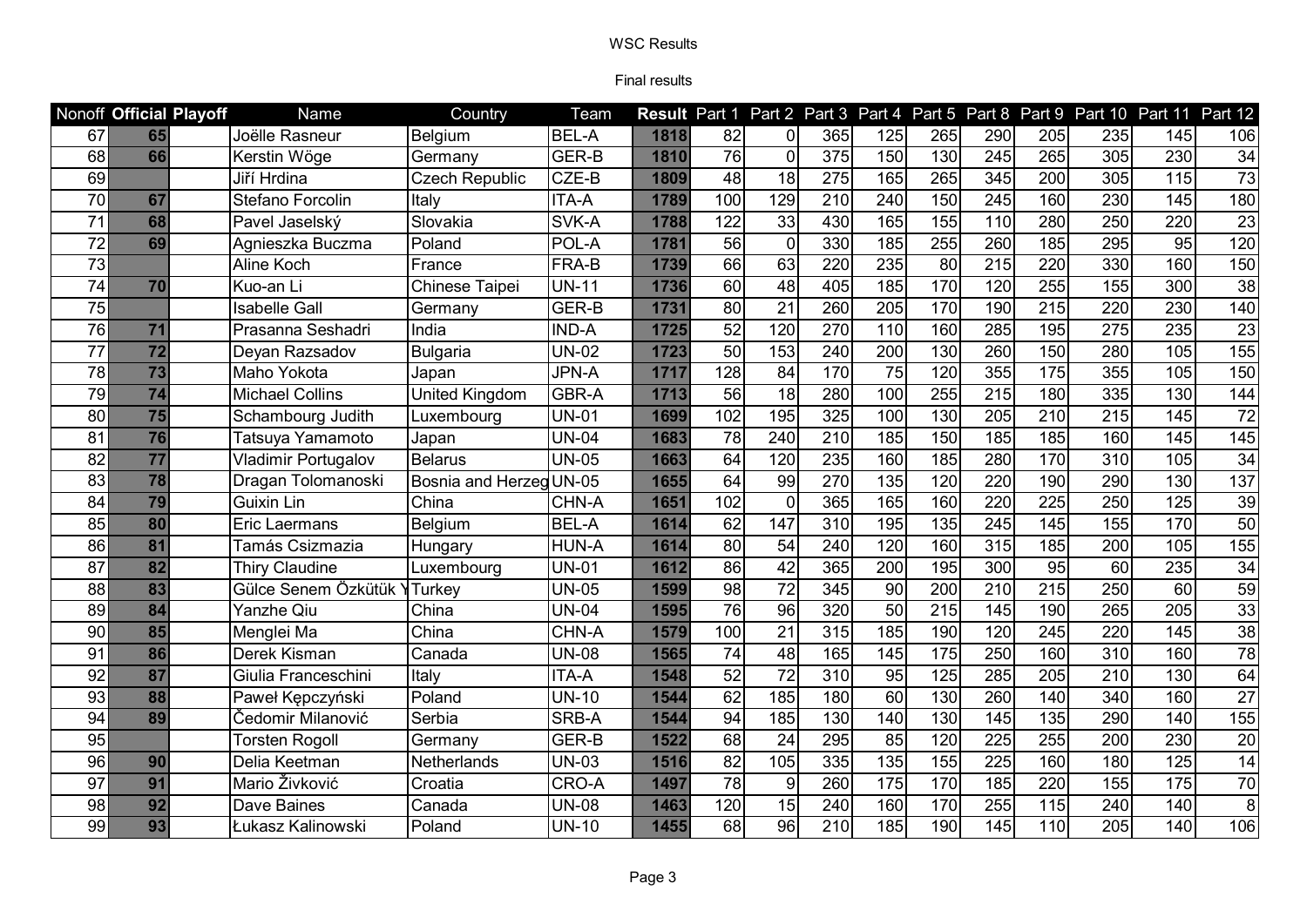|     | Nonoff Official Playoff | Name                            | Country               | Team         |      |                 |                 |                  |     |                  |                   |                   |                   | Result Part 1 Part 2 Part 3 Part 4 Part 5 Part 8 Part 9 Part 10 Part 11 Part 12 |                         |
|-----|-------------------------|---------------------------------|-----------------------|--------------|------|-----------------|-----------------|------------------|-----|------------------|-------------------|-------------------|-------------------|---------------------------------------------------------------------------------|-------------------------|
| 100 | 94                      | Maarit Ryynänen                 | Finland               | <b>FIN-A</b> | 1445 | 62              | 27              | 325              | 115 | 185              | 205               | 105               | 250               | 145                                                                             | 26                      |
| 101 | 95                      | Tamás Antal                     | Hungary               | HUN-B        | 1436 | 44              | $\overline{75}$ | 170              | 160 | 185              | $\overline{210}$  | $\frac{175}{175}$ | 285               | 130                                                                             | $\overline{2}$          |
| 102 | 96                      | Ulla Elsilä                     | Finland               | FIN-A        | 1423 | 40              | $\overline{57}$ | 265              | 120 | 130              | 180               | 120               | 245               | 160                                                                             | 106                     |
| 103 |                         | Jean-Christophe Novelli France  |                       | FRA-B        | 1407 | 56              | 51              | 225              | 85  | 170              | 245               | 150               | 245               | 140                                                                             | 40                      |
| 104 | 97                      | Rauno Pärnits                   | Estonia               | <b>UN-11</b> | 1384 | 96              | $\overline{12}$ | 250              | 185 | 125              | 110               | 160               | $\overline{215}$  | 145                                                                             | 86                      |
| 105 |                         | Lenka Vávrová                   | <b>Czech Republic</b> | <b>UN-09</b> | 1365 | 64              | $\mathbf{0}$    | 275              | 135 | 155              | 150               | 215               | 150               | 170                                                                             | $\overline{51}$         |
| 106 | 98                      | Olga Diaz                       | Spain                 | <b>UN-07</b> | 1359 | 66              | $\mathbf 0$     | 230              | 185 | 120              | 150               | $\overline{215}$  | 190               | 195                                                                             | $\overline{8}$          |
| 107 | 99                      | Fatih Kamer Anda                | Turkey                | TUR-B        | 1354 | 52              | 63              | 260              | 135 | 70               | $\frac{175}{175}$ | 185               | 175               | 95                                                                              | 144                     |
| 108 | 100                     | Philippe Niederkorn             | Belgium               | <b>BEL-A</b> | 1340 | 56              | 39              | 195              | 135 | 120              | 180               | 140               | 255               | 60                                                                              | 160                     |
| 109 |                         | Blanka Lehotská                 | Slovakia              | SVK-B        | 1319 | 58              | 132             | 250              | 95  | 90               | 190               | 150               | 155               | 135                                                                             | 64                      |
| 110 | 101                     | Rajesh Kumar                    | India                 | <b>UN-07</b> | 1314 | 20              | 6               | $\overline{210}$ | 75  | 130              | 220               | 160               | $\overline{225}$  | 180                                                                             | 88                      |
| 111 | 102                     | Janus Kayser Gjøe               | <b>Denmark</b>        | <b>UN-07</b> | 1288 | 68              | $\overline{96}$ | $\overline{205}$ | 85  | 130              | 180               | $\overline{215}$  | $\overline{135}$  | 140                                                                             | 34                      |
| 112 | 103                     | <b>Anthonis Noor</b>            | Belgium               | <b>UN-11</b> | 1267 | 48              | $\overline{0}$  | 205              | 75  | $\overline{90}$  | 235               | 130               | 260               | 150                                                                             | $\overline{74}$         |
| 113 | 104                     | Henning Kalsgaard Poul Denmark  |                       | <b>UN-07</b> | 1253 | 58              | $\mathbf{0}$    | 295              | 75  | 110              | 150               | 215               | 195               | 115                                                                             | $\overline{40}$         |
| 114 | 105                     | <b>Viktor Lapis</b>             | Hungary               | <b>HUN-A</b> | 1235 | 86              | $\overline{84}$ | 280              | 140 | 185              | 140               | $\mathbf 0$       | $\mathbf 0$       | 165                                                                             | 155                     |
| 115 | 106                     | Marco Montebelli                | Italy                 | ITA-A        | 1225 | 64              | 9               | 240              | 135 | 125              | 110               | 155               | 185               | 190                                                                             | $\overline{12}$         |
| 116 | 107                     | Yoichi Enta                     | Japan                 | <b>UN-04</b> | 1224 | $\overline{48}$ | $\overline{27}$ | 145              | 95  | 170              | $\overline{210}$  | 135               | 255               | $\overline{95}$                                                                 | 44                      |
| 117 | 108                     | Dino Janković                   | Croatia               | CRO-A        | 1203 | 98              | $\mathbf{3}$    | 205              | 165 | 8                | 120               | 155               | 230               | 105                                                                             | 42                      |
| 118 | 109                     | Katalin Szalayné Stolmá Hungary |                       | <b>HUN-A</b> | 1201 | 58              | 15              | 185              | 125 | 170              | 180               | 160               | 190               | 80                                                                              | $\overline{38}$         |
| 119 |                         | Gianluca Mancuso                | Italy                 | <b>UN-10</b> | 1196 | 80              | $\overline{0}$  | 285              | 75  | 30               | 120               | 215               | 150               | 230                                                                             | 11                      |
| 120 | 110                     | Péter Szentkúti                 | Hungary               | <b>HUN-A</b> | 1179 | 64              | $\mathbf{0}$    | 280              | 110 | 190              | 120               | 210               | 60                | $\frac{1}{25}$                                                                  | $\overline{20}$         |
| 121 | 111                     | <b>Arko Olesk</b>               | Estonia               | EST-A        | 1179 | $\overline{44}$ | 45              | 225              | 85  | $\overline{90}$  | 105               | 170               | 280               | $\overline{95}$                                                                 | 40                      |
| 122 |                         | <b>Martin Krebs</b>             | Slovakia              | SVK-B        | 1131 | 68              | $\overline{12}$ | 230              | 85  | $\overline{215}$ | $\overline{80}$   | 120               | $\frac{175}{175}$ | 120                                                                             | $\overline{26}$         |
| 123 | 112                     | <b>Mike Colloby</b>             | United Kingdom        | <b>UN-06</b> | 1126 | $\overline{44}$ | $\Omega$        | $\overline{225}$ | 45  | 120              | 120               | 185               | $\frac{115}{115}$ | $\overline{215}$                                                                | 57                      |
| 124 | 113                     | <b>Kristel Arnik</b>            | Estonia               | EST-A        | 1107 | 54              | $\overline{57}$ | 205              | 135 | 110              | 105               | 150               | 150               | 125                                                                             | $\overline{16}$         |
| 125 | 114                     | <b>Christof Bruetsch</b>        | Switzerland           | <b>SUI-A</b> | 1104 | 30              | 105             | 235              | 85  | 125              | $\overline{80}$   | $\overline{135}$  | 130               | $\overline{135}$                                                                | 44                      |
| 126 | 115                     | Jouni Särkijärvi                | Finland               | <b>UN-03</b> | 1101 | 66              | $\Omega$        | 260              | 110 | 40               | 190               | 155               | 155               | 80                                                                              | 45                      |
| 127 |                         | Ömer Faruk Yatkın               | Turkey                | <b>TUR-B</b> | 1081 | 44              | 42              | 135              | 135 | 120              | 180               | 150               | 195               | $\overline{60}$                                                                 | $\overline{20}$         |
| 128 | 116                     | <b>Thanos Darkadakis</b>        | Greece                | <b>GRE-A</b> | 1068 | 46              | 33              | 175              | 135 | 90               | 205               | 110               | 150               | 100                                                                             | $\overline{24}$         |
| 129 | 117                     | <b>Nick Baxter</b>              | <b>USA</b>            | <b>UN-08</b> | 1046 | 50              | 126             | 150              | 85  | 120              | 140               | 85                | 105               | 60                                                                              | 125                     |
| 130 | 118                     | Olga Shut                       | <b>Belarus</b>        | <b>UN-05</b> | 1021 | 54              | 3               | 150              | 95  | 110              | 180               | 110               | 255               | 60                                                                              | 4                       |
| 131 |                         | Hüseyin Güngör                  | Turkev                | <b>TUR-B</b> | 1019 | 52              | $\mathbf 0$     | 150              | 125 | 130              | 145               | 120               | 135               | 150                                                                             | $\overline{12}$         |
| 132 | 119                     | David Collison                  | <b>United Kingdom</b> | GBR-A        | 982  | 88              | $\Omega$        | 145              | 135 | 40               | 100               | 195               | 130               | 145                                                                             | $\overline{\mathbf{4}}$ |